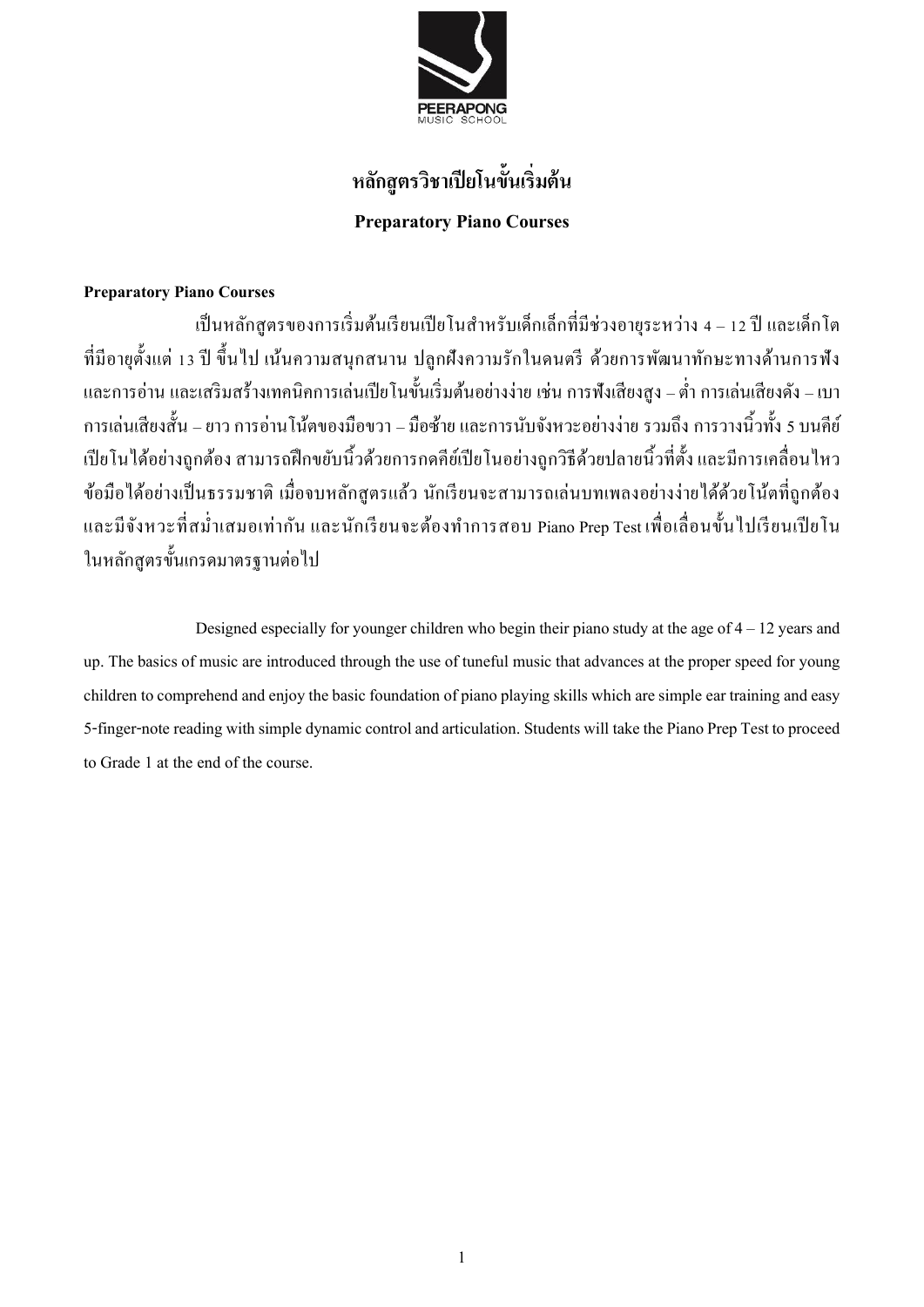

# **Preparatory Piano Coursesแบ่งเป็ น 5 ระดับ ตามช่วงอายุของนักเรียน ดังนี้**

# **1. Little Fingers**

| Student:            | Aged below 5 years                                                           |  |
|---------------------|------------------------------------------------------------------------------|--|
|                     | (Based on the assessment of the student's potential)                         |  |
| <b>Method:</b>      | Alfred's Music for Little Mozarts (Books $1 - 4$ )                           |  |
| <b>Instruction:</b> | 30-minute Practical individual lesson (5-minute teacher's report to parents) |  |
| Schedule:           | Full-time, 1 session per week, 4 sessions per month,                         |  |
|                     | 12 sessions per term (3 months)                                              |  |
| Duration:           | Average 4 years                                                              |  |

# **2. Young Beginner**

| Student:            | Aged $5 - 6$ years                                                           |
|---------------------|------------------------------------------------------------------------------|
| <b>Method 1:</b>    | Alfred's Basic Piano Prep Course (Books $A - D$ )                            |
| <b>Method 2:</b>    | The Oxford Piano Method (Tunes for Ten Fingers $1 - 2$ )                     |
| <b>Instruction:</b> | 45-minute Practical individual lesson (5-minute teacher's report to parents) |
| Schedule:           | Full-time, 1 session per week, 4 sessions per month,                         |
|                     | 12 sessions per term (3 months)                                              |
| <b>Duration:</b>    | Average 3 years                                                              |

## **3. Basic Beginner**

| Student:            | Aged $7 - 8$ years                                                           |
|---------------------|------------------------------------------------------------------------------|
| <b>Method 1:</b>    | Alfred's Basic Piano Library (Levels $1A - 1B$ )                             |
| <b>Method 2:</b>    | Alfred's Premier Piano Library (Levels $1A - 2A$ )                           |
| <b>Method 3:</b>    | The Oxford Piano Method (Piano Time $1 - 2$ )                                |
| <b>Instruction:</b> | 45-minute Practical individual lesson (5-minute teacher's report to parents) |
| Schedule:           | Full-time, 1 session per week, 4 sessions per month,                         |
|                     | 12 sessions per term (3 months)                                              |
| Duration:           | Average 2 years                                                              |